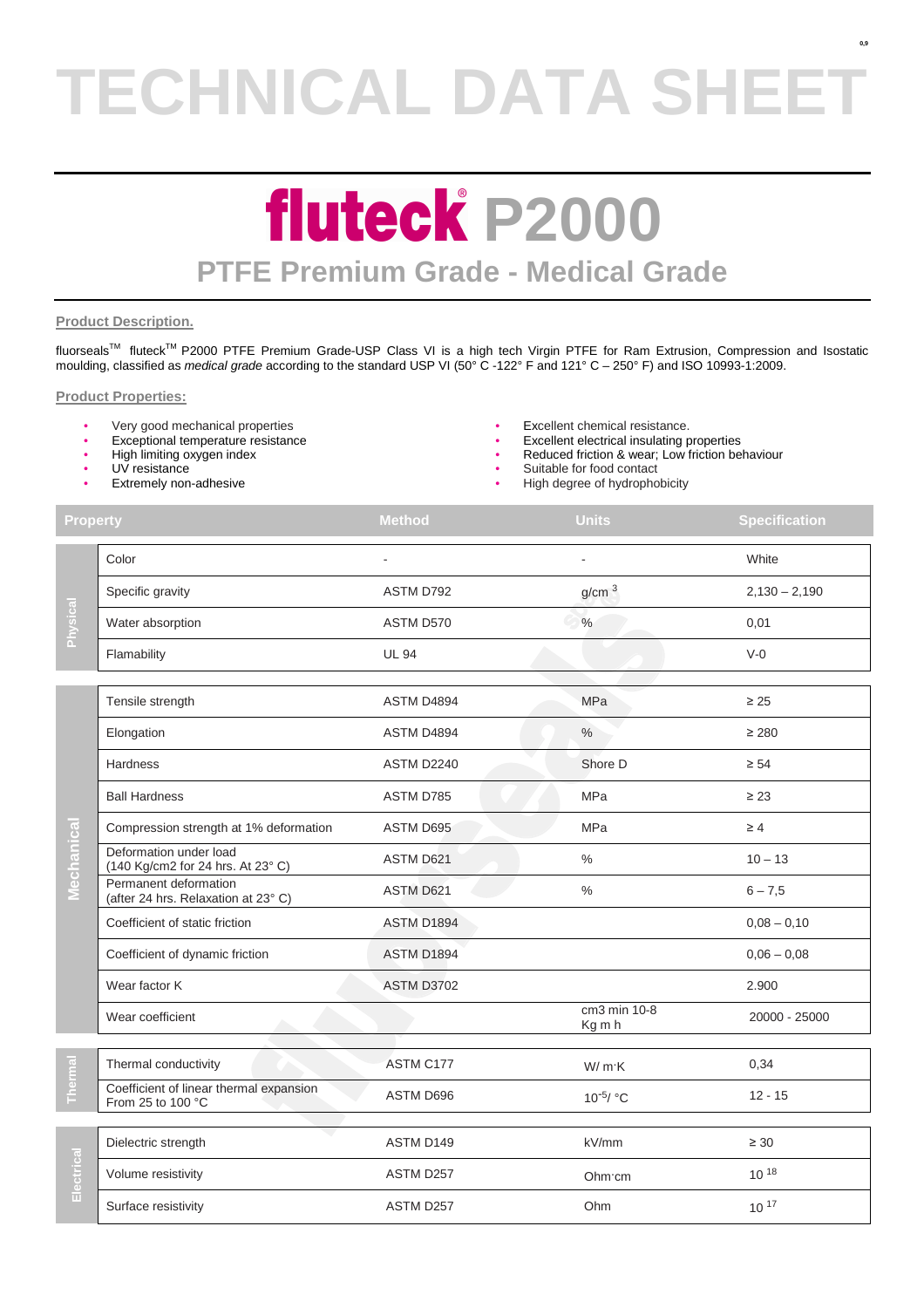# **TECHNICAL DATA SHEET**

# **Typical properties.**

fluteck<sup>™</sup> P2000 is a PTFE Premium Grade preferred for parts and components requiring very good mechanical properties.

- fluteck<sup>TM</sup> P2000 offers an excellent combination of properties typical of the fluoropolymer resins:
- Service Temperature: fluteckTM P2000 offers excellent resistance to continuous service temperatures working conditions from -100° C (-148° F) up to 250° C (482° F) and, for limited periods, even to higher temperatures; Product's low temperature resistance allows satisfactory performance down to -200° C (-328° F).<br>• Chemical resistance: fluteck™ P2000 offers high inertness towards nearly all known chemicals. Only attacked elemental alkali metals, chlorine
- 
- trifluoride and elemental fluorine at high temperature and pressures might affect properties.<br>Solvents resistance: fluteck<sup>™</sup> P2000 offers insoluble properties in all solvents up to temperatures as high as 300° C (572° F) fluorinated oils only swell and dissolve PTFE at temperatures close to the crystalline melting point.

#### **Typical Application.**

fluteck™ P2000 PTFE Premium Grade offers useful properties in various applications such as chemical resistance, thermal stability, cryogenic properties, low coefficient of friction, low surface energy, low dielectric constant, high volume and surface resistivity, and flame resistance. These properties allow the application of fluteck™ P2000 PTFE Premium Grade in several fields such as Chemical, Electrical and Electronic, Petrochemical, Automotive, Mechanical, Medical, Aeronautics, Semiconductor and Food industry.

#### **Statement on suitability for contact with foodstuff.**

FDA Approved US Regulation

• Code of Federal regulation 21 CFR Ch.1; section 177.1550 Perfluorocarbon Resins of the Food and Drug Administration/US. EU Regulation

• EU 1935/2004 - 10/2011 on plastic materials and articles to come in contact with food.

#### **US Pharmacopeia (USP) Class VI**

The United States Pharmacopeia (USP) is the non-government organization that promotes the public health by establishing state-of-the-art standards to ensure the quality of medicines and other health care technologies.

Whilst this organization is concerned with the pharmaceutical and bio-technology industries, many manufacturers of hygienic equipment will be designing multipurpose designs that may be used in a range of different industry sectors.

Standards are published in the US Pharmocopeia and the National Formulary (USP NF). Compliance to USP Class VI is often requested by end users. Testing for compliance involves an assessment of the effects of the material, and extractable, on tissue.

Two types of biological reactivity test are applicable to elastomers, plastics and polymeric materials; Chapter<87> involves **in vitro** testing and Chapter<88> involves **in vivo** testing.

• fluteck<sup>™</sup> P2000 is USP Class VI (50° C - 122° F and 121° C – 250° F) approved Report N° 2009/928 SAM and S-2014-03447 SAMi.

### **ISO 10993-Biocompatibility**

resistance Italiae"<sup>1</sup>P2000 of then high menters towards nearly all location chemicals. Only studed elemental at<br>the menter Information of the high menters towards nearly all locations and the menters and the measurements According to the harmonized standard EN ISO 10993-1:2009, the biological evaluation of any material or medical device intended for use in human is a structured biological evaluation programme in which the choice of tests shall take into account the chemical composition of material, including the conditions of exposure as well as the nature, degree, frequency and duration of exposure of the medical device or its constituents to the body, enabling the categorization of devices to facilitate the selection of the appropriate tests. As described in ISO 10993-1:2009, a medical device shall be categorized according to the nature and duration of body contact to facilitate identifications of appropriate data sets.<br>fluteck™ P2000 isn't a medical device but it's a raw material that could be used for fabrication

subjected to biological evaluation according to ISO 10993 series. The following results were obtained:

- CYTOTOXICITY**:** according ISO 10993-5:2009, the tested item fluteck TMP2000 must be considered **NOT CYTOTOXIC** (Report S-2014-03448 SAMi)
- SKIN IRRITATION**:** according ISO 10993-10:2010, the tested item fluteckTMP2000 must be considered **NOT IRRITANT** (Report S-2014-03449 SAMi)
- INTRACUTANEOUS REACTIVITY: according ISO 10993-10:2010, fluteck<sup>TM</sup>P2000 **SATISFIES** the requirements of the test (Report S-2014-03450 SAMi)
- ACUTE SYSTEMIC TOXICITY: according ISO 10993-11:2006, fluteck<sup>TM</sup>P2000 DON'T CAUSE toxic symptoms and SATISFIES the requirements of the test (Report S-2014-03452 SAMi)
- SENSITISATION**:** according ISO 10993-10:2010, the tested item fluteckTMP2000 must be considered **NOT SENSITIZING** (Report S-2014-03451 SAMi)

### **Storage and Handling.**

fluteck™ P2000 PTFE Premium Grade can be stored for a long period of life and is exceptionally resistant to aging and weather conditions up to 10 years. Specific aging tests carried out on sample exposed to aging and atmospheric conditions, showed no changes in weight and volume.

In case of semi-finished products, before processing or before the machining, it is advisable to store the material for 24 hours in the production area, preferable in a clean and dry place at a temperature of less than 25°C (77°F), preferably between 21-25°C (70-77°F). This is very important when room temperature is low; in such cases the material should be conditioned up to 72 hours in the production area in the recommended temperature range.